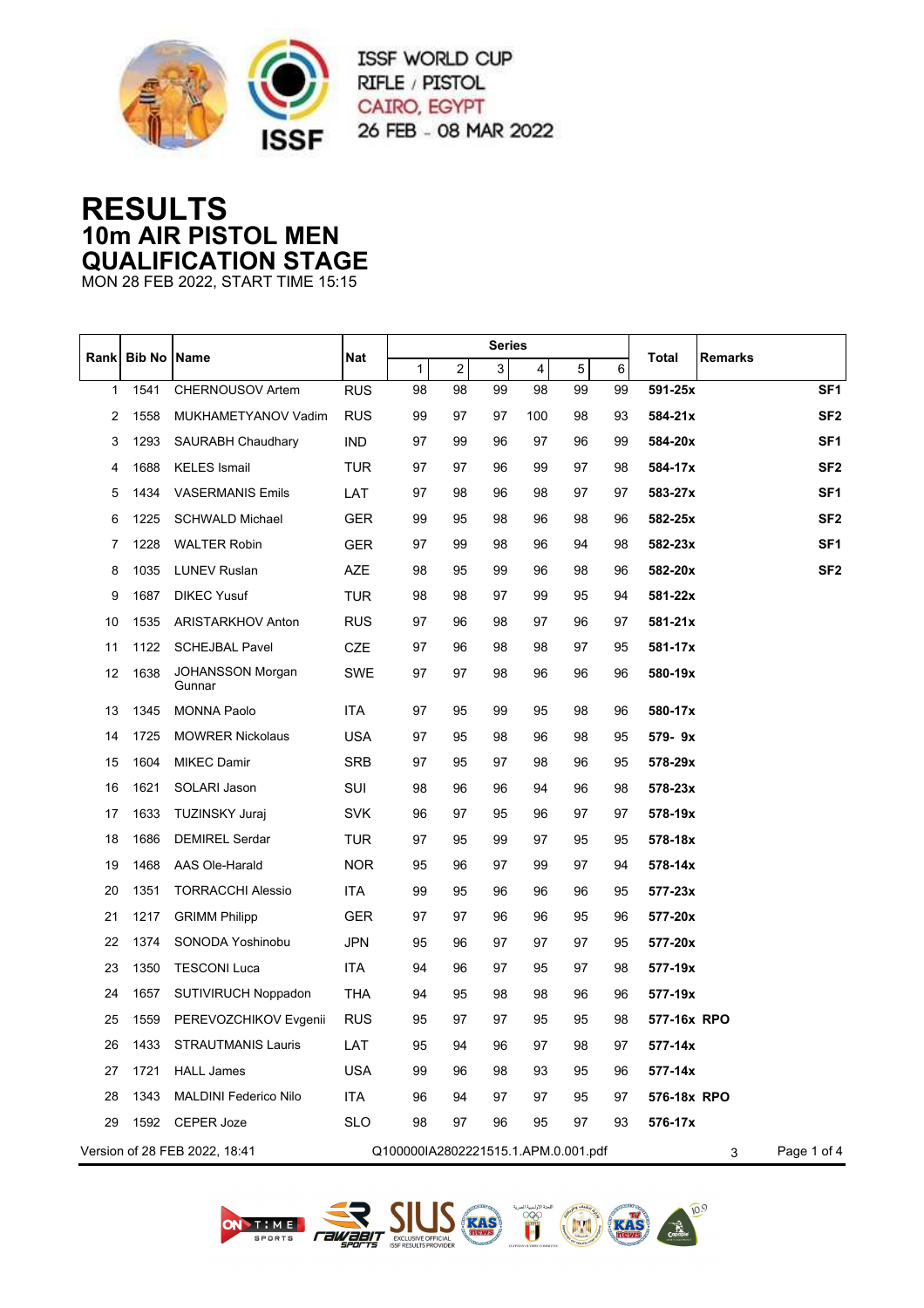| Rank | <b>Bib No</b> | Name                                                | Nat        | <b>Series</b>                       |                |                |    |    | Total<br>Remarks |                  |
|------|---------------|-----------------------------------------------------|------------|-------------------------------------|----------------|----------------|----|----|------------------|------------------|
|      |               |                                                     |            | 1                                   | $\overline{2}$ | $\overline{3}$ | 4  | 5  | 6                |                  |
| 30   | 1052          | OGANEZOV Vladislav                                  | <b>BLR</b> | 93                                  | 97             | 97             | 96 | 94 | 98               | 575-19x          |
| 31   | 1287          | <b>RANA Gaurav</b>                                  | <b>IND</b> | 97                                  | 96             | 94             | 95 | 96 | 97               | 575-16x          |
| 32   | 1170          | <b>FREIJE TORNEIRO Martin</b>                       | ESP        | 95                                  | 96             | 97             | 96 | 96 | 94               | 574-17x          |
| 33   | 1511          | WOJTYNA Szymon                                      | POL        | 97                                  | 95             | 95             | 96 | 97 | 94               | 574-12x          |
| 34   | 1089          | STAMENOV Kaloyan                                    | <b>BUL</b> | 95                                  | 94             | 98             | 98 | 95 | 93               | 573-14x          |
| 35   | 1389          | RAKHIMZHAN Valeriy                                  | KAZ        | 97                                  | 94             | 95             | 95 | 95 | 97               | 573-12x          |
| 36   | 1185          | KALLIO Joonas Kyoesti                               | FIN        | 92                                  | 98             | 94             | 96 | 99 | 93               | 572-23x          |
| 37   | 1031          | <b>ZECHMEISTER Richard</b>                          | AUT        | 95                                  | 99             | 95             | 95 | 95 | 93               | 572-16x          |
| 38   | 1573          | <b>LIM Swee Hon</b>                                 | <b>SGP</b> | 96                                  | 97             | 94             | 96 | 94 | 95               | 572-15x          |
| 39   | 1206          | <b>CALLAGHAN Kristian Michael GBR</b><br>Smeeton    |            | 92                                  | 98             | 95             | 96 | 94 | 97               | 572-14x          |
| 40   | 1516          | <b>CARAPINHA Tiago Miguel</b>                       | <b>POR</b> | 97                                  | 98             | 92             | 96 | 94 | 95               | 572-14x          |
| 41   | 1540          | <b>BOROVOI Evgeniu</b>                              | <b>RUS</b> | 96                                  | 96             | 95             | 93 | 96 | 96               | 572-13x RPO      |
| 42   | 1061          | <b>NEVES FREITAS SEVERO</b><br>Philipe Chateaubrian | <b>BRA</b> | 92                                  | 98             | 96             | 95 | 96 | 94               | 571-15x          |
| 43   | 1240          | <b>KORAKAKIS Dionysios</b>                          | GRE        | 96                                  | 96             | 95             | 94 | 93 | 97               | 571-14x          |
| 44   | 1039          | RAHIMOV Rahim                                       | <b>AZE</b> | 92                                  | 99             | 93             | 94 | 97 | 96               | $571 - 13x$      |
| 45   | 1164          | <b>MOSTAFA Ahmend Esmat</b><br>Kamal                | EGY        | 92                                  | 97             | 96             | 98 | 93 | 94               | 570-17x          |
| 46   | 1411          | ALANAZI Atallah Nidaa K                             | KSA        | 97                                  | 97             | 94             | 94 | 94 | 94               | 570-14x          |
| 47   | 1038          | <b>ASTANOV Elvin</b>                                | AZE        | 98                                  | 92             | 95             | 96 | 96 | 93               | 570-14x          |
| 48   | 1134          | <b>LARSEN Frederik</b>                              | DEN        | 97                                  | 91             | 94             | 96 | 97 | 94               | 569-16x          |
| 49   | 1264          | PRABOWA Muhamad Iqbal<br>Raia                       | INA        | 96                                  | 96             | 94             | 96 | 96 | 91               | 569-15x          |
| 50   | 1479          | AL ABRI Ismail                                      | <b>OMA</b> | 97                                  | 96             | 96             | 97 | 92 | 91               | 569-14x          |
| 51   | 1435          | <b>VILCINS Daniels</b>                              | LAT        | 98                                  | 94             | 96             | 93 | 94 | 94               | 569-13x          |
| 52   | 1323          | <b>FAKHRI Zaid</b>                                  | IRQ        | 90                                  | 97             | 93             | 96 | 96 | 97               | 569-12x          |
| 53   |               | 1491 AL SHEKAILI Saif Humaid<br>Said                | OMA        | 94                                  | 95             | 94             | 96 | 95 | 95               | 569-12x          |
| 54   | 1490          | AL RAHBI Sulaiman                                   | <b>OMA</b> | 91                                  | 99             | 91             | 95 | 95 | 97               | 568-18x          |
| 55   | 1572          | <b>HOONG Shi Xiang</b>                              | <b>SGP</b> | 95                                  | 98             | 96             | 92 | 91 | 96               | 568-15x          |
| 56   | 1617          | <b>DEMIERRE Steve</b>                               | SUI        | 94                                  | 97             | 92             | 95 | 95 | 95               | 568-14x          |
| 57   | 1426          | AL NMSHAN Hamad                                     | <b>KUW</b> | 94                                  | 91             | 94             | 96 | 97 | 95               | 567-14x          |
| 58   | 1384          | <b>IMANKULOV Eldar</b>                              | KAZ        | 97                                  | 95             | 96             | 91 | 94 | 94               | 567-11x          |
| 59   | 1269          | <b>SUKMANA Wira</b>                                 | INA        | 93                                  | 96             | 94             | 93 | 96 | 95               | 567-10x          |
| 60   | 1416          | ALHILALI Mohammed Fahad KSA<br>М                    |            | 95                                  | 92             | 94             | 97 | 95 | 93               | 566-10x RPO      |
| 61   | 1059          | DA SILVEIRA Adalto                                  | <b>BRA</b> | 96                                  | 95             | 94             | 93 | 95 | 92               | 565-15x          |
| 62   | 1409          | ALAMRI Mohammed Mana M KSA                          |            | 95                                  | 95             | 94             | 93 | 98 | 90               | 565-14x          |
| 63   | 1507          | <b>MILIWEK Oskar</b>                                | <b>POL</b> | 94                                  | 95             | 95             | 90 | 95 | 96               | 565-12x          |
| 64   | 1265          | PRATAMA Deny                                        | <b>INA</b> | 94                                  | 96             | 96             | 92 | 96 | 91               | 565-12x          |
| 65   | 1413          | ALBADRANI Ageel Abdulhady KSA<br>A                  |            | 95                                  | 94             | 94             | 93 | 92 | 96               | 564-12x RPO      |
| 66   | 1298          | SINGH Pradhyumn                                     | IND        | 92                                  | 94             | 96             | 93 | 95 | 93               | 563-14x RPO      |
|      |               | Version of 28 FEB 2022, 18:41                       |            | Q100000IA2802221515.1.APM.0.001.pdf |                |                |    |    |                  | Page 2 of 4<br>3 |



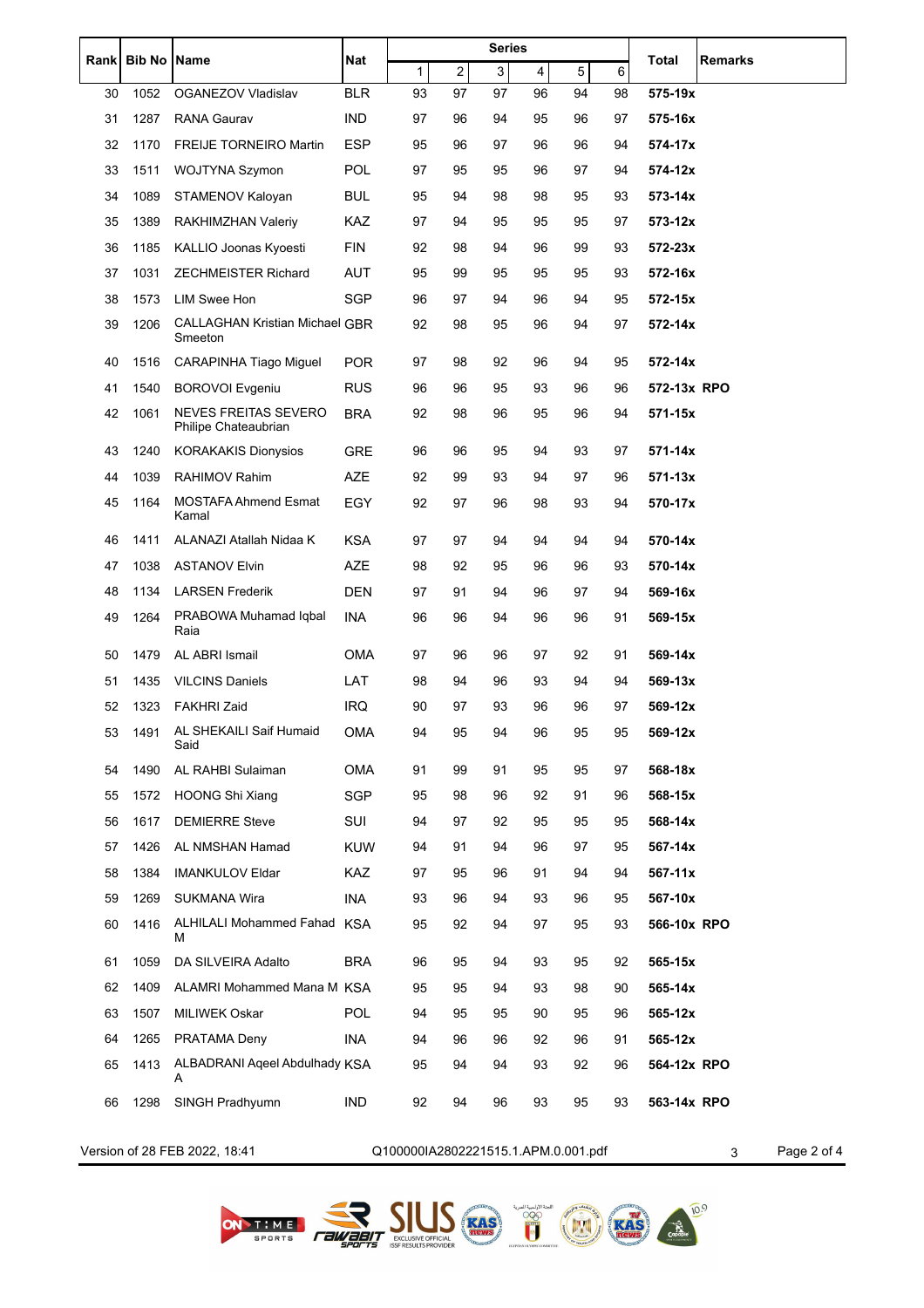|    | Rank Bib No Name |                                                  | Nat        | <b>Series</b> |    |    |    |    |    |              |                |
|----|------------------|--------------------------------------------------|------------|---------------|----|----|----|----|----|--------------|----------------|
|    |                  |                                                  |            | 1             | 2  | 3  | 4  | 5  | 6  | <b>Total</b> | <b>Remarks</b> |
| 67 | 1300             | <b>UCHAGANVE Kedarling</b><br>Balakrishna        | <b>IND</b> | 95            | 94 | 94 | 94 | 94 | 92 | 563-12x      |                |
| 68 | 1160             | <b>NASSAR Ramadan</b>                            | EGY        | 93            | 91 | 93 | 95 | 94 | 97 | 563-11x A 2  |                |
| 69 | 1679             | ALOTHMANI Ala                                    | TUN        | 92            | 94 | 92 | 92 | 95 | 97 | 562-12x      |                |
| 70 | 1637             | AHLQVIST Isac Linus Alex                         | SWE        | 96            | 93 | 91 | 94 | 95 | 93 | 562-12x      |                |
| 71 | 1414             | ALDOSARI Safar Mohammed KSA<br>S                 |            | 94            | 93 | 93 | 95 | 94 | 93 | 562-11x      |                |
| 72 | 1695             | <b>ALAMEERI Ahmed Abdalla</b><br>Ibrahim Abdalla | <b>UAE</b> | 95            | 89 | 95 | 95 | 93 | 94 | 561-16x      |                |
| 73 | 1148             | <b>ELAMAWY Yehia</b>                             | EGY        | 92            | 94 | 92 | 95 | 93 | 95 | 561-9x       |                |
| 74 | 1383             | <b>CHIRYUKIN Nikita</b>                          | <b>KAZ</b> | 93            | 93 | 91 | 97 | 96 | 90 | 560-12x RPO  |                |
| 75 | 1462             | ODESANYA Kayode                                  | <b>NGR</b> | 95            | 95 | 91 | 93 | 90 | 94 | 558-11x      |                |
| 76 | 1645             | <b>HAMDAN Fadi</b>                               | <b>SYR</b> | 92            | 91 | 94 | 94 | 94 | 93 | 558-10x      |                |
| 77 | 1141             | ABDELFATAH Omar                                  | EGY        | 97            | 96 | 90 | 93 | 90 | 91 | 557-13x RPO  |                |
| 78 | 1442             | <b>MADIHEN Ibrahim</b>                           | LBA        | 88            | 98 | 96 | 91 | 91 | 93 | 557-12x      |                |
| 79 | 1523             | AL SHAIBA Osama<br>Abdulnasser AA                | QAT        | 93            | 95 | 92 | 90 | 96 | 91 | 557-9x       |                |
| 80 | 1568             | <b>GAI Bin</b>                                   | <b>SGP</b> | 91            | 92 | 96 | 90 | 95 | 92 | 556-13x      |                |
| 81 | 1094             | KOZIC Igor                                       | CAN        | 91            | 92 | 93 | 95 | 90 | 95 | 556-10x      |                |
| 82 | 1001             | ADJABI Amine                                     | ALG        | 87            | 92 | 96 | 93 | 93 | 94 | 555-7x       |                |
| 83 | 1656             | <b>SUDKHET Kiettikul</b>                         | <b>THA</b> | 93            | 91 | 90 | 93 | 92 | 95 | 554-7x       |                |
| 84 | 1387             | MAKHNYOV Yaroslav                                | <b>KAZ</b> | 92            | 92 | 91 | 94 | 93 | 91 | 553- 7x      |                |
| 85 | 1441             | <b>BIN DALLAH Mohammed</b>                       | LBA        | 90            | 91 | 90 | 89 | 94 | 92 | 546-10x      |                |
| 86 | 1319             | AL-BAIROOTI Qusay<br>Khaldoon Satea              | <b>IRQ</b> | 87            | 86 | 92 | 93 | 90 | 93 | 541- 6x      |                |
| 87 | 1440             | <b>ALQANEEN Abdulmalik</b>                       | LBA        | 94            | 86 | 87 | 88 | 88 | 87 | 530-8x       |                |
| 88 | 1400             | <b>MWAMBI Maurice Morara</b>                     | KEN        | 88            | 91 | 76 | 91 | 92 | 91 | 529- 5x      |                |
| 89 | 1397             | <b>KIRUI David Kiptoo</b>                        | KEN        | 88            | 91 | 91 | 91 | 80 | 87 | 528-7x       |                |
| 90 | 1403             | SAINA Christopher                                | KEN        | 88            | 83 | 87 | 84 | 91 | 94 | 527-7x       |                |
| 91 | 1459             | <b>ATABO Sunday</b>                              | <b>NGR</b> | 87            | 87 | 85 | 91 | 85 | 88 | 523- 5x      |                |
| 92 | 1454             | <b>BEYDEDA Ely</b>                               | <b>MTN</b> | 69            | 64 | 78 | 74 | 64 | 77 | 426-0x       |                |
|    | 1458             | ADEBOLA Adetola                                  | <b>NGR</b> |               |    |    |    |    |    |              | <b>DNS</b>     |
|    | 1307             | FOROUGHI Javad                                   | <b>IRI</b> |               |    |    |    |    |    |              | <b>DNS</b>     |
|    | 1308             | GOLKHANDAN Vahid                                 | <b>IRI</b> |               |    |    |    |    |    |              | <b>DNS</b>     |
|    | 1049             | KURDZI Abdul-Aziz                                | <b>BLR</b> |               |    |    |    |    |    |              | <b>DNS</b>     |
|    | 1311             | <b>POORHOSSEINI</b><br>LAFMEJANI Sajad           | <b>IRI</b> |               |    |    |    |    |    |              | <b>DNS</b>     |
|    | 1436             | <b>ZORGE Rihards</b>                             | LAT        |               |    |    |    |    |    |              | <b>DNS</b>     |

اللجنة الأولسيية المعر<br>التي التي التي التي<br>التي التي التي التي التي<br>التي التي

ON TIME FEWERITY ISSUES (RAS)

OES A